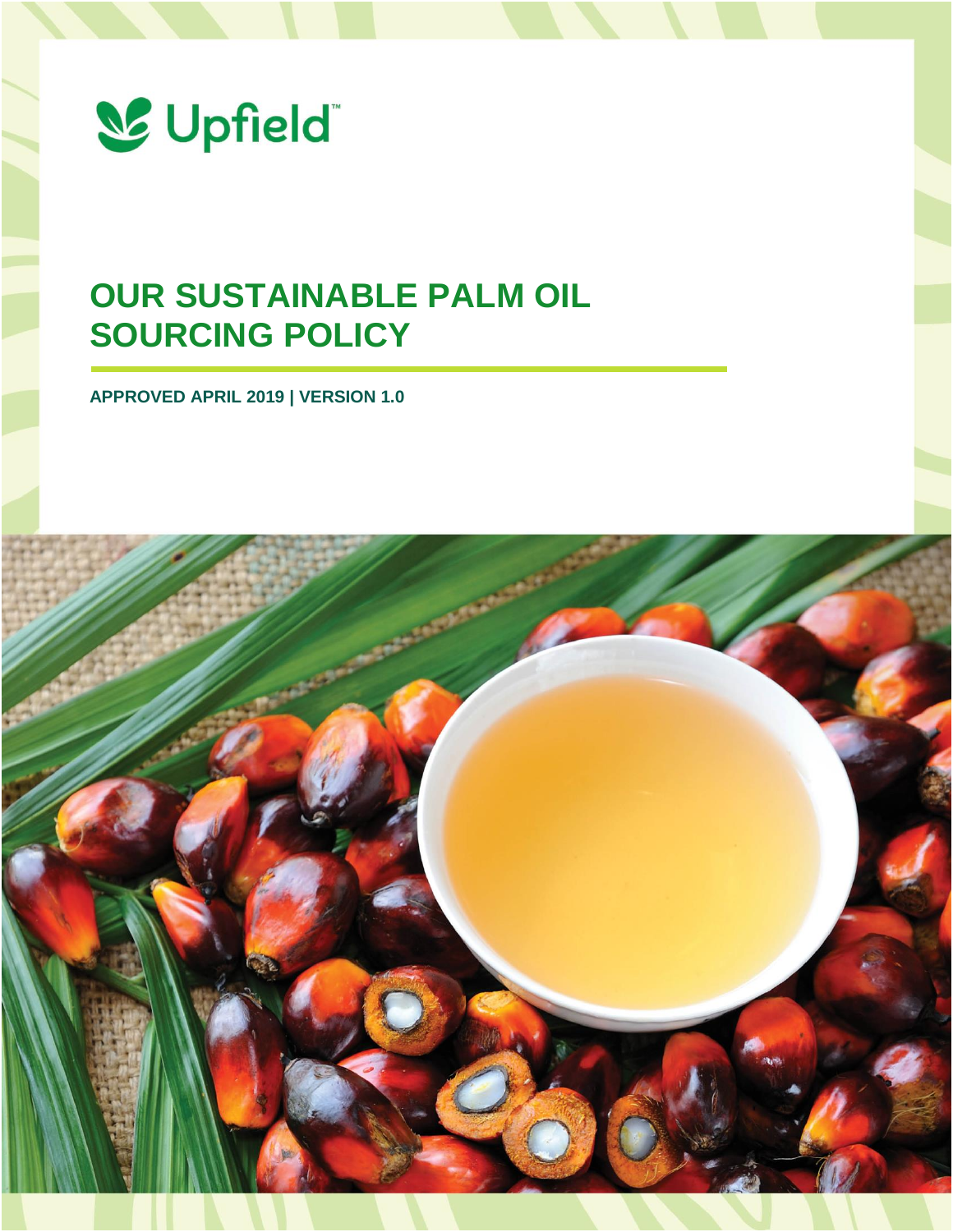# **1. OVERVIEW**

The history of palm oil stretches back thousands of years, with the oldest record of its use dating from 3,000 BC<sup>1</sup>. Modern day applications of palm oil are diverse, with the largest percentage of use in the consumer goods sector, but also growing use as biofuel. From a sustainability standpoint, palm oil is a uniquely productive crop. On a per hectare basis, oil palm trees are 6- 10 times more efficient at producing oil than temperate oilseed crops. High yields and low land requirements make palm oil the least expensive food-use oil in the world.<sup>2</sup> Palm oil also has unique properties as a food ingredient, offering superior performance, texture and taste. Finally, millions of farmers in developing countries like Indonesia and Malaysia, depend on palm oil production for their livelihoods.

However, there is recent history of controversy, as society has rightly become more aware of the impact of ingredients and sourcing on the environment including deforestation, loss of biodiversity and climate change.

Upfield shares these concerns. The cornerstone of our sustainability platform ensures that the palm oil used in our products is not only sustainably sourced, but that Upfield helps drive transformational change in the palm oil sector. This policy outlines our commitment to meeting consumers, stakeholders' and our Associate's expectations, which includes:

- As a proud member of the Roundtable on Sustainable Palm Oil (RSPO), we will achieve 100% physically certified palm oil in 2019.
- Alongside our commitment to sourcing 100% of our palm oil from physically certified sources, Upfield will ensure that the palm oil in our supply chain is traceable and publicly identified.
- Upfield sources mass balance and segregated palm oil today. Upfield will continue to make stepwise progress to increase proportion of segregated palm oil as volume and type of palm oil supply becomes further available.
- We will work with our suppliers to verify that palm oil production meets our policy requirements, including no deforestation and climate change impacts, respect for human rights, and work with key stakeholders, NGOs, communities and governments to continuously improve our responsible sourcing practices.
- We will work with smallholder farmers and the communities around them to support improvements in their productivity and incomes.
- We will be transparent and open about our commitments with consumers, retailers, partners and society by publishing and reporting details of our supply chain.
- Finally, we will work with our NGO partners and civil society to advocate for ongoing transformation in the palm oil sector.

Upfield's Sustainable Palm Oil Sourcing Policy (hereafter the Policy) articulates how our company will achieve these goals.

1 http://theoilpalm.org/history-and-origin/

<sup>2</sup> THE FUTURE OF OIL PALM AS A MAJOR GLOBAL CROP: OPPORTUNITIES AND CHALLENGES, DENIS J MURPHY Journal of Oil Palm Research Vol. 26 (1) March 2014 p. 1- 24. https://www.academia.edu/6827263/The\_future\_of\_oil\_palm\_as\_a\_major\_global\_crop\_opportunities\_and\_challenges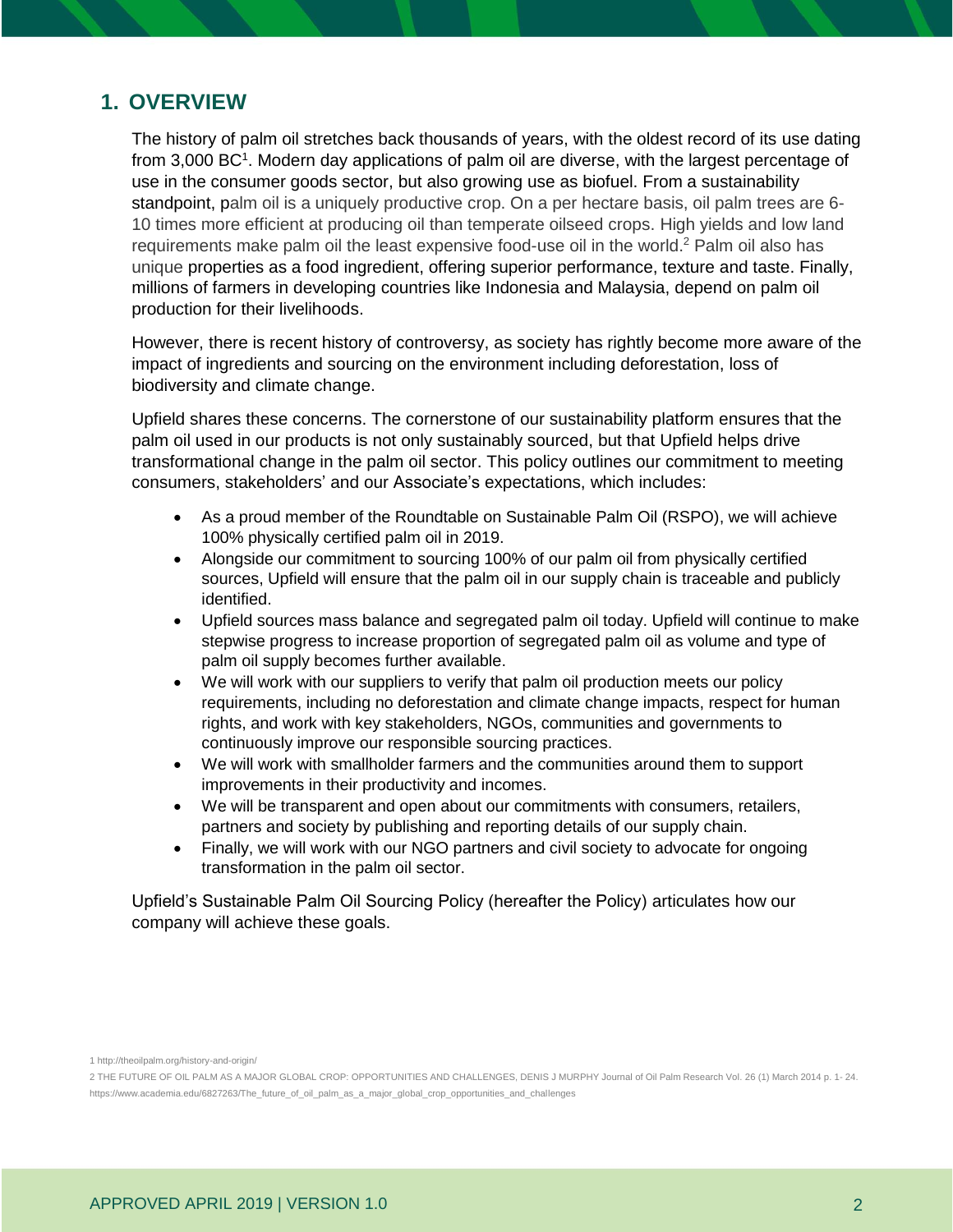# **2. UPFIELD'S USE OF PALM OIL, COMMITMENT AND RATIONALE FOR THE POLICY:**

Palm oil is a key ingredient in the Upfield product portfolio. With a neutral taste and smell, palm oil contributes to the smooth, creamy and spreadable texture of our products. Palm oil is also a highly efficient crop, one that requires less land to produce, when compared with other oils and their sources. Therefore, Upfield believes that sustainable palm oil is preferable to some other oil alternatives when looking at it from a combined environmental, taste and performance, and health perspective.

Upfield uses about 270,000 tonnes of crude palm oil and its derivatives, which represents 0.4% of global palm oil production. The Policy applies to all of the palm oil Upfield buys, including crude palm oil, palm kernel oil, derivatives and fractions. It applies throughout Upfield's global operations, including our investments in processing, and to all our suppliers and their entire operations. The Policy is designed to drive sustainable market transformation, through collaboration beyond our own supply chains with key suppliers, governments, NGOs and the broader industry on the implementation of our Five Key Principles. This Policy is effective immediately, and we require suppliers to comply with our Principles for Sustainable Palm Oil throughout their operations.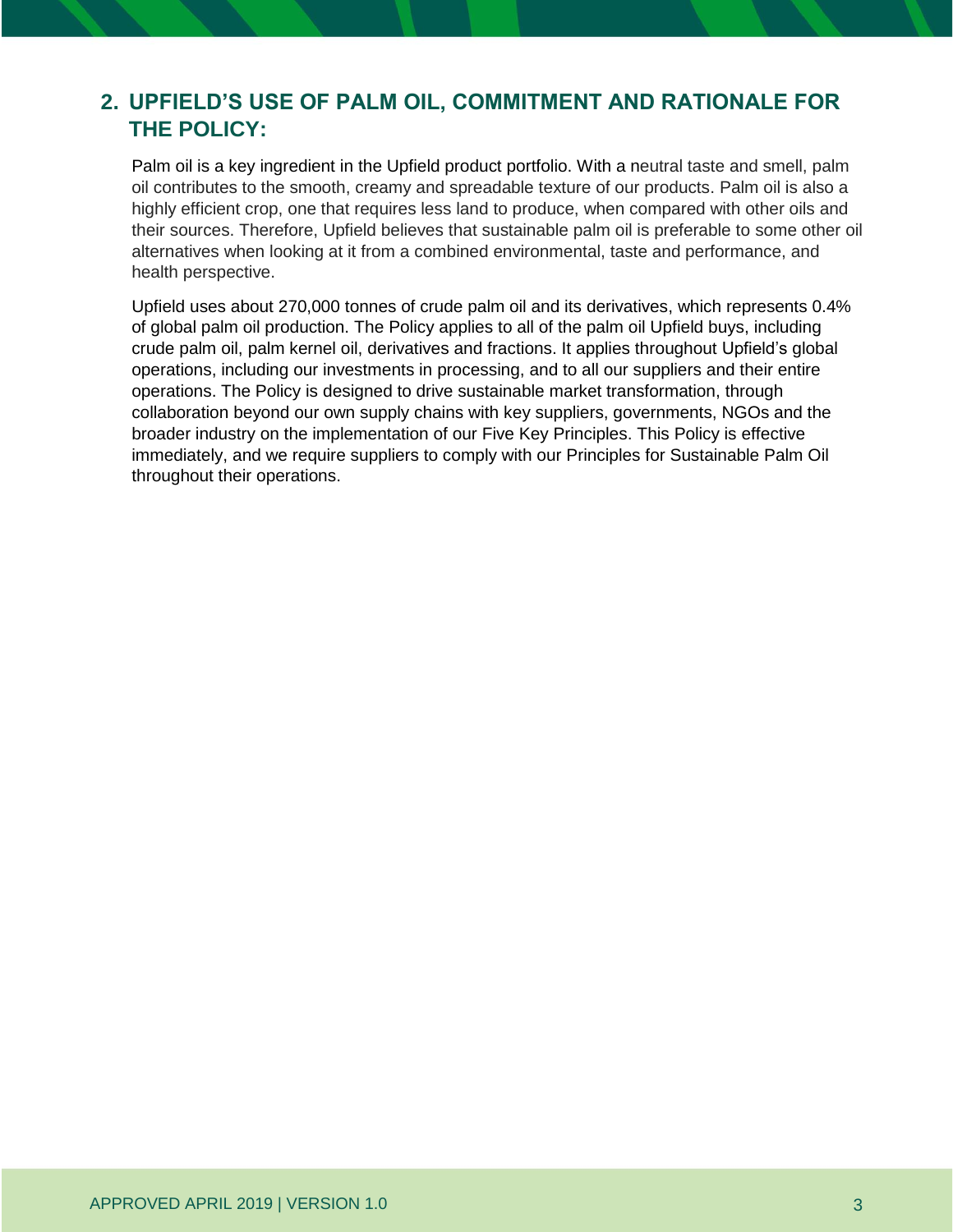# **3. OUR PRINCIPLES**

# **OVERVIEW**

Upfield's sustainable palm oil policy is underpinned by our belief that as a global food business, we have a responsibility to build the most sustainable and responsibly sourced palm oil supply chain possible. In this context, we are committed to meeting and then exceeding RSPO Principles and Criteria and all relevant national and international laws and conventions. As leaders in our industry, we want to show that palm oil can be a sustainable ingredient and that more can be done by businesses like ours to ensure this. Below are the principles that Upfield is committed to.

#### **PRINCIPLE #1 - No deforestation<sup>3</sup>**

- a. No conversion of High Conservation Value (HCV) areas.
- b. No conversion of High Carbon Stock (HCS) forests.
- c. No burning in the preparation of new plantings and re-plantings.
- d. A progressive reduction in greenhouse gas emissions associated with existing suppliers.

#### **PRINCIPLE #2 - No development on peat**

- a. No new development on peat, regardless of depth.
- b. Application of RSPO Best Management Practices for existing plantations on peat.
- c. Work with experts and stakeholders to explore options for peat restoration where feasible.

# **PRINCIPLES #3 - No exploitation of people or communities**

- a. Adherence to Upfield's Responsible Sourcing Policy<sup>4</sup>, which stipulates mandatory requirements on human rights and protection of workers, with particular attention to be paid to migrant and other vulnerable workers on plantations.
- b. Application of the principles of Free, Prior and Informed Consent (FPIC) to ensure the protection and promotion of the rights of indigenous peoples and vulnerable communities.
- c. No child labour.
- d. Responsible handling of all complaints or breaches identified using generally accepted grievance procedures or conflict resolution, facilitated by a third-party agency.
- e. Responsible development of new land areas, which does not result in 'land grabbing' practices.
- f. Upfield will promote equality between women and men in the sustainable production of palm oil including gender equity in access to inputs, resources, training and decisionmaking rights in rural areas.

3 Further context and detail is included in our Position on Eliminating Deforestation.

4 We are currently using Unilever's policy in this regard and aim to have our own in place by mid-2019.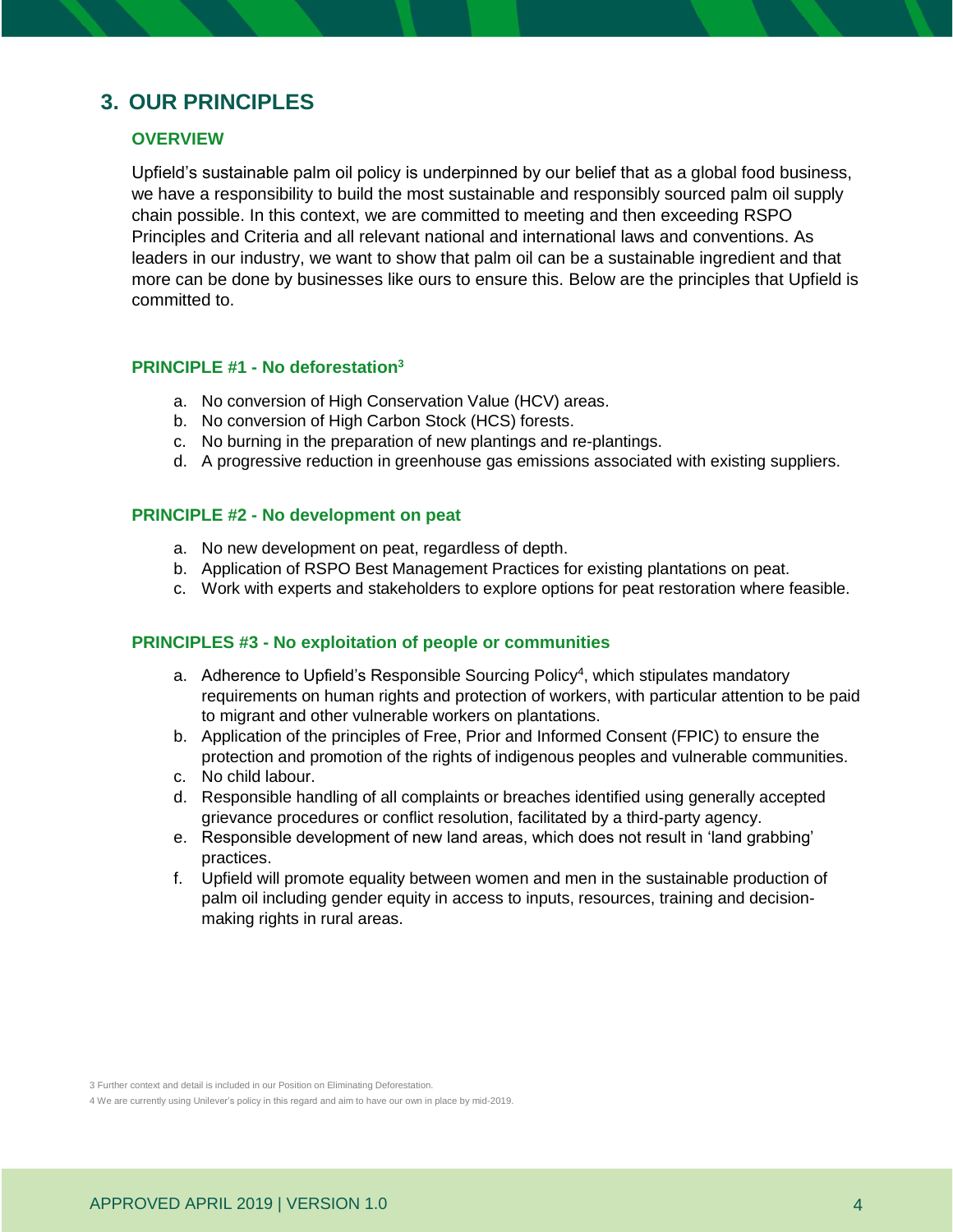# **PRINCIPLE #4 - Driving positive social and economic impact for smallholders and women while protecting forests**

- a. Facilitate the inclusion of smallholders into the supply chain.
- b. Support adherence by smallholders to the Five Principles laid out in this Policy.
- c. Support interventions to increase smallholder yields and incomes and address social and health issues, while protecting forests.
- d. Encourage and support industry initiatives to ensure that processes and mechanisms are developed to eliminate gender discrimination in the workplace and to promote a genderfriendly work environment.
- e. Fund research into agricultural methods that could improve biodiversity and yields for smallholders and supporting educational projects on how to put these methods into practice. Make the findings of this research available to all.

# **PRINCIPLE #5 - Transparency and Advocacy**

- a. Only work with suppliers who are transparent about their supply chains.
	- i. Disclose to Upfield any complaints made.
	- ii. Report to Upfield any breaches of the Responsible Sourcing Policy.
	- iii. Disclose to Upfield any new plantings.
	- iv. Require that suppliers and producers are held to the above commitments at "group level" rather than relying on transparency from larger conglomerates.
- b. Upfield expects suppliers to adopt the methodology outlined in the HCS Approach Toolkit 2.0 when implementing Upfield's, and their own, commitments to no deforestation.
- c. Upfield expects suppliers to monitor mill catchment areas using geo-mapping or other evidence-based methods to ensure no deforestation targets are met.
- d. Adopt governance and reporting, third party auditing and adhering to GRI standards.
- e. Operate with a commitment to transparency and openness with consumers, retailers, partners, etc.
- f. Operate with a commitment to industry leadership. Proactively support and advocate for creation and enforcement of official standards/regulation/legislation in producer countries regarding legal and sustainable palm oil production.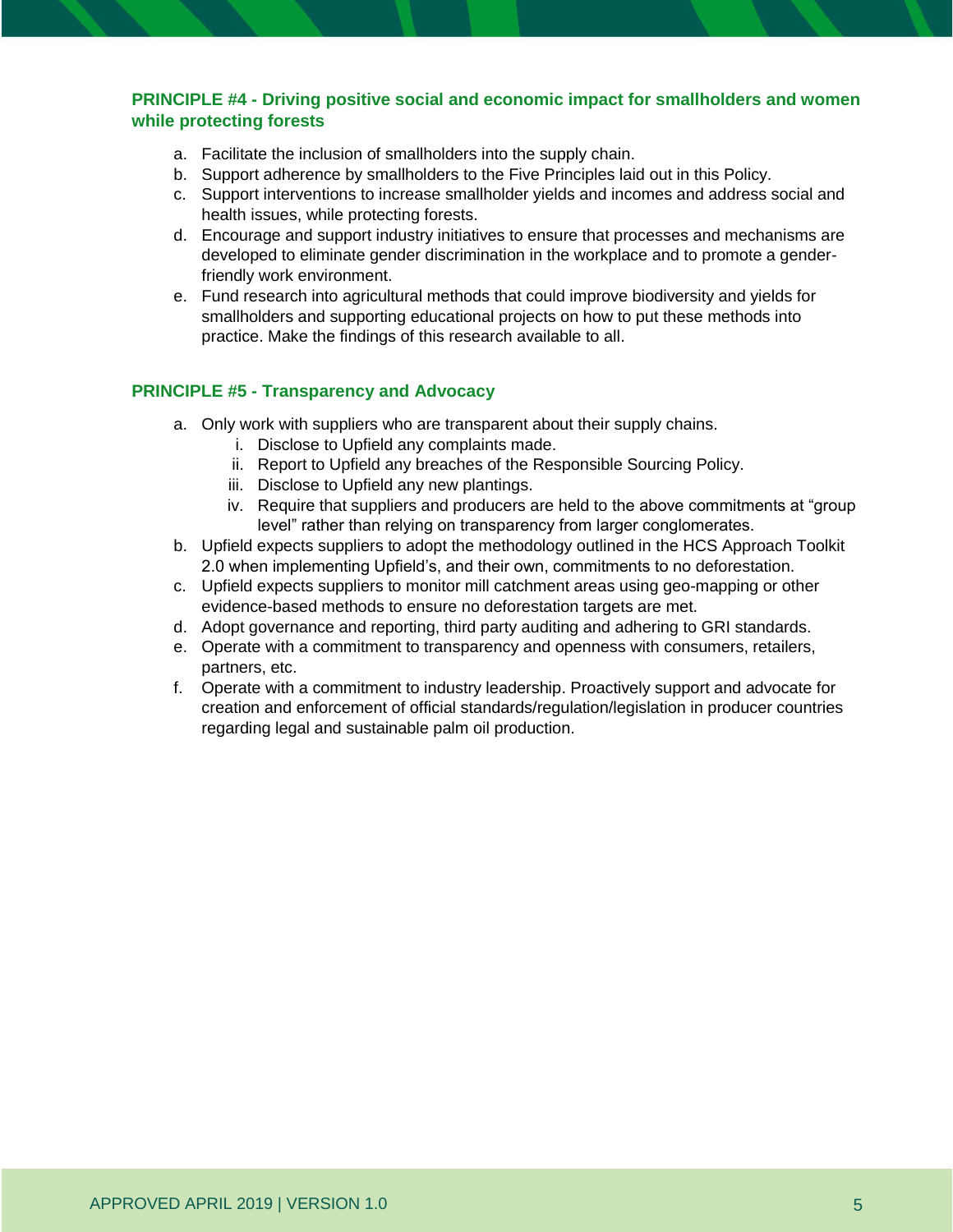# **4. TARGETS**

In order to ensure that the Five Principles on sustainably sourced palm oil laid out in this document are met, we have put in place a set of tangible targets to track our progress against.

- a. **RSPO:** In January 2019, we joined the Round Table on Sustainable Palm Oil (RSPO). This commits Upfield and our entire supply chain to be held accountable to the RSPO's standards of transparency, ethical business behavior, commitment to respect rights, promote economic viability, and the practice of sustainable sourcing.
- b. **100% physically certified:** By December 2019, we will report 100% of our palm oil to have been physically linked to certified sustainable sources.
- c. **Traceability:** Alongside our commitment to sourcing 100% of our palm oil from physically certified sources, Upfield will ensure that the palm oil in our supply chain is traceable to known origins to a catchment area of mills.
- d. **Publicly monitored compliance:** We commit to publicly release our aggregated compliance reports around human and labour rights standards. These reports will be informed by data from a third-party verification body and will detail our levels of compliance across our supply chain in protecting land rights and promoting a high standard of working conditions.
- e. As a consumer-orientated business we are driven to providing our consumers with choice, including products with or without palm oil. Therefore, we commit to offer those product options to consumers.
- f. We will continue our research and development efforts for new, natural, sustainable ingredients and oils that may offer the same or better functionality, consumer taste and nutrition than palm oil.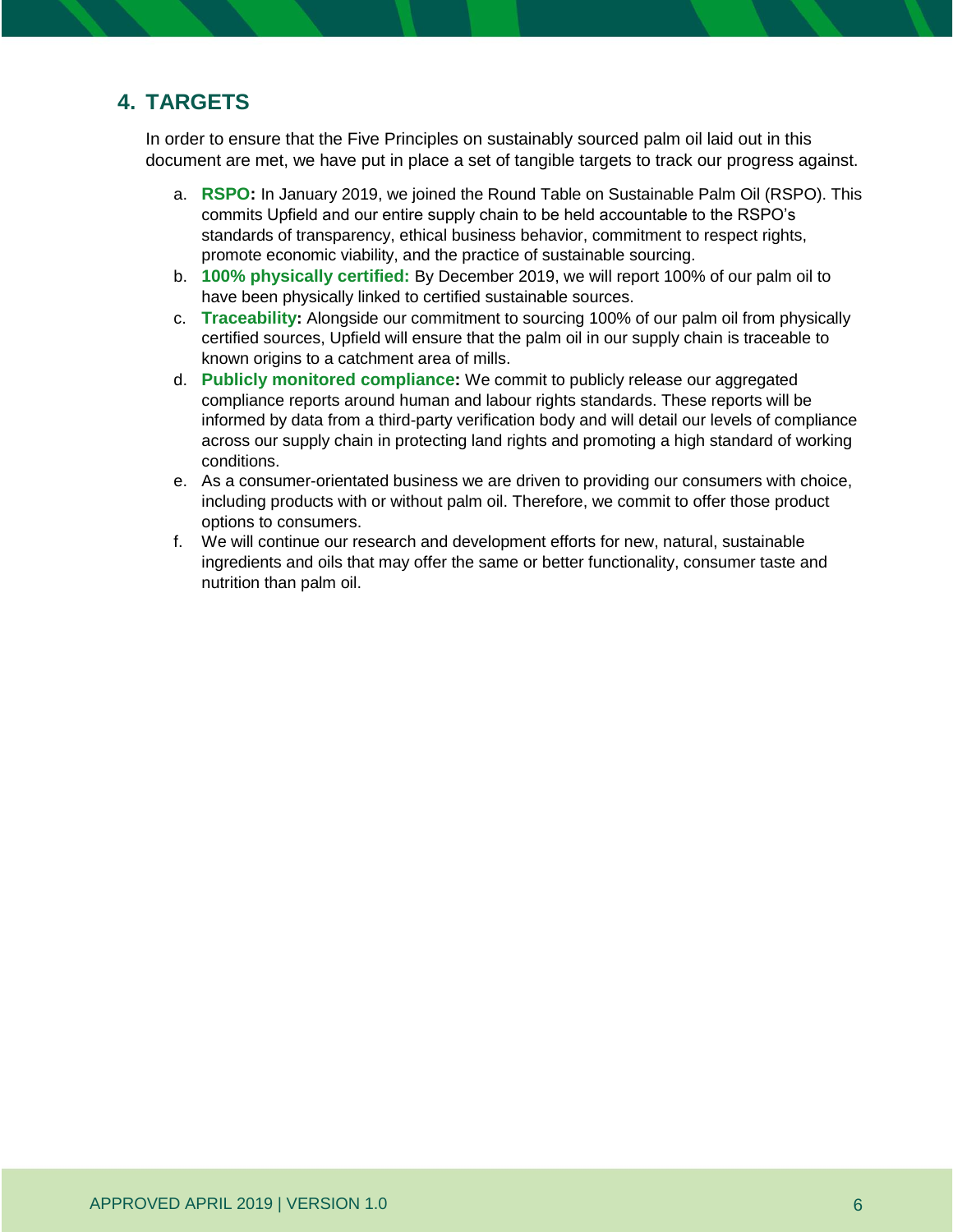# **5. IMPLEMENTATION ACTION PLAN**

## **a. Supplier requirements and commitments**

- i. **Five Principles throughout our supply chain:** Upfield holds suppliers accountable to operating in line with the Five Principles set out in this document. Our suppliers are required to operate under a sustainable sourcing policy in line with our Principles, and to present a signed commitment to Upfield's Sustainable Palm Oil Policy. We hold companies responsible for compliance at group level.
- ii. **Sustainable at all stages of development:** During the land-mapping process prior to new development of plantations, we require suppliers and growers to adhere to Upfield's Responsible Sourcing Policy and the principles of FPIC.
- iii. **RSPO compliance:** Our suppliers must hold RSPO membership or equivalent and all new developments must adhere to the RSPO New Planting Procedure or equivalent.
- iv. **Planning for compliant behaviour:** For key suppliers, we require active engagement strategies on their approach to comply with the Five Principles across their operations, their mechanisms for delivering Upfield's target, including certified volumes, and joint approaches to sector-wide transformation.
- v. **Third-party verification:** Upstream suppliers are required to provide independent thirdparty verification that the palm oil supplied to Upfield meets the Five Principles if those sources are deemed to be high risk.
- vi. **Random audits:** Upfield retains the right to randomly verify all elements of this policy pertaining to its suppliers.

## **b. Traceability to known sources**

- i. **Traceability target:** Upfield is committed to meet a target 100% traceability by December 2019 for all of the crude palm oil and derivatives that we buy.
- ii. **Defining traceability:** Traceability is defined as the ability to trace back to a known mill and catchment area.
- iii. **Rationale:** Mill locations are indicative of where palm fruit is processed and also where palm plantations are located. As a highly perishable fruit, fresh fruit bunches must be processed within 24 hours of harvest, which companies have estimated limits plantation sourcing to a 50 km radius around the mill (noting that this differs with road density and quality). Therefore, analyzing the area immediately surrounding a mill can reveal useful information regarding management practices of plantations that fall within its sourcing area, including from third party plantations, and associated and independent smallholders.

# **c. Risk assessment and verification**

- i. **Risk criteria:** A risk index is applied against six environmental factors:
	- 1. fire severity,
	- 2. extent of forest,
	- 3. recent deforestation,
	- 4. presence of peat,
	- 5. biodiversity of surrounding area, and
	- 6. overall risk across these factors.